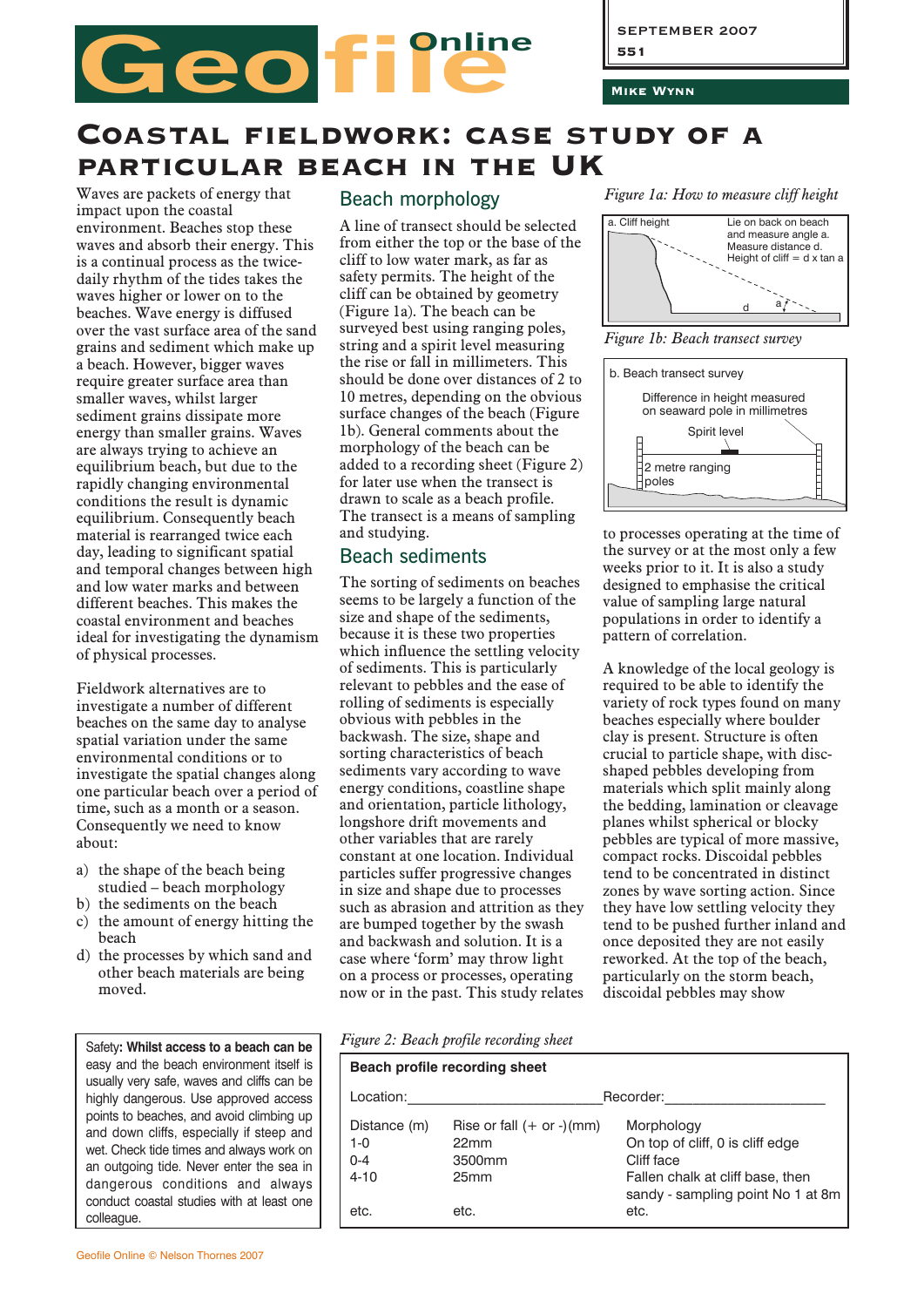imbrication. Spheres and rod-shaped particles are more readily caught up in backwash and rolled down the beach. Every pebble is a function of lithology, environment and time. Hypotheses relating to this section of work would indicate there are positive relationships between:

- a) the intrinsic properties of shape and size of the sediments themselves and their lithologies
- b) sediment characteristics (size and shape) and position on the beach slope from which samples have been obtained.

Along the line of the transect at least four sampling points need to be selected (regular or random?). Note the location of these points on your beach profile recording sheet. From the area of each sampling point collect 25 pebbles (using a random numbers table). For each pebble:

- a) assess and record the lithology
- b) measure and record the prime axes of length (a axis), breadth (b axis) and depth (c axis) of the pebbles from the sampling points (Figure 3a)
- c) measure the radius of curvature using the Cailleaux chart (Figure 3b).

In order to gain some insight into the degree of erosion 25 rocks from the cliff face can be extracted and assessed as above. If the cliff material is boulder clay then a larger sample to assess the full range of lithology may be needed. Once statistics have been recorded on the table (Figure 4) the mean size, flatness and roundness can be calculated.

Pie charts can be used for recording lithology. The mean size can be plotted on bar graphs for each sampling point with an overall mean value indicated for each sampling point of 25 pebbles. The value of

roundness ranges from 1 for perfectly angular to 1000 for perfectly rounded. For flatness, the flatter the pebble the higher the flatness index with a minimum of 100 relating to a perfectly equi dimensional pebble. Calculating the Zingg form is done by determining for each pebble the b/a and c/b ratios (Figure 5) then plotting all sample values on the chart but using a different colour for each sample point on the entire transect. This is a particularly effective way of displaying results and aids explanation of pebble shape and location.

There is a relationship between permeability, beach angle and sediment size. Sediment size controls beach slope with the steepest slopes on the coarsest beaches. Here, as the sediment coarsens, percolation/infiltration increases so steeper slopes are needed before the swash and backwash are in equilibrium. On sandy beaches there is much less percolation so the backwash is similar in volume to the swash. It is necessary to visit a number of beaches with different sediment sizes on the same day in order to test the hypothesis. At each of the four sampling points beach permeability can be assessed. Water can be poured into a container of known volume and surface area, e.g. 1 litre over 25cm2 and then the rate of infiltration timed. This is often extremely rapid on coarse sediment and requires practice. The beach angle also needs measuring. Beach angle can be plotted against average infiltration rate to ascertain what, if any, is the relationship.

At the same four sampling points size of beach material can be assessed. A shovelful of sediment can be sieved through a number of different sized sieves (from garden





#### GeoFile Series 26 Issue 1 *measuring radius of curvature (Cailleaux*  $\frac{1}{\tan a}$ *Figure 3b: Concentric circle chart for card)*



centres) with the finest material being collected on a sheet of being conceted on a sheet of<br>polythene. Each grade of material is weighed in a plastic bag on a spring balance and later calculated as a percentage value. fythene. Each grade of material

Beach angle can be plotted against shingle percentages in order to predict slope steepness. You will have to decide what size of material constitutes shingle; this may depend on your sieve sizes.

#### Wave energy

Waves are created by the transfer of energy from wind blowing over the

*Figure 4: Pebble data and calculations*

| Location: |                  | Recorder:               |              |              |                                                |                                             |         |                             |                              |                      |
|-----------|------------------|-------------------------|--------------|--------------|------------------------------------------------|---------------------------------------------|---------|-----------------------------|------------------------------|----------------------|
|           | Pebble Lithology | a axis<br><sub>mm</sub> | b axis<br>mm | c axis<br>mm | Mean size<br>$a + b + c \div 3$                | <b>Flatness</b><br>$a + b \times 100$<br>2c | rmm     | roundness<br>2r x 1000<br>a | Zingg<br>$b \times 100$<br>a | form<br>c x 100<br>b |
| 2         | Chalk<br>Flint   | 85<br>65                | 65<br>55     | 19<br>43     | $169 \div 3 = 56.3$ 395<br>$163 \div 3 = 54.3$ | 140                                         | 10<br>5 | 235<br>154                  | 76<br>85                     | 29<br>78             |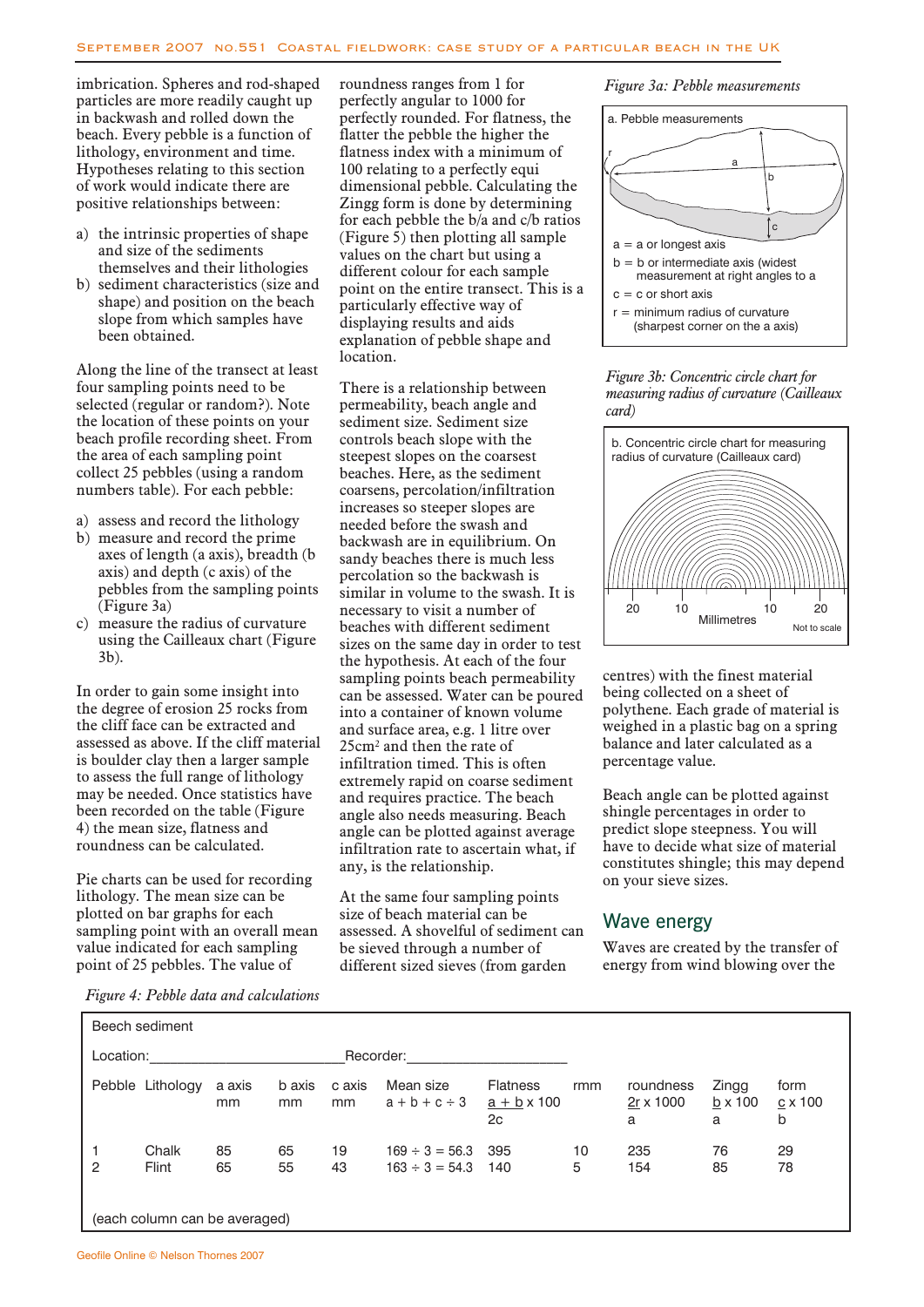*Figure 5: Zingg form graph to classify pebbles*



Adapted from T. Zingg, W.C. Krumbein, L.L. Sloss, Stratigraphy and Sedimentation, W.H. Freeman & Co, 1963.

surface of the sea and move along the direction of their generation – progressive waves. The energy acquired by the waves depends on the generation and velocity of the wind and the length of the fetch. The energy E of the wave in deep water is the product of the wavelength L and the square of the height H (E is proportional to  $LH<sup>2</sup>$ ). Thus a small increase in wave height will result in a proportionately much larger increase in energy. The ratio between height and length can never exceed 0.14 or one seventh, since the wave will break at this point.

Storms are very important in generating waves, which may then travel very long distances without losing their identity, so the characteristics of waves arriving at any coast are not necessarily connected with local weather. As a wave approaches shallow water, roughly where the depth is half the wavelength, its characteristics begin to change, the circular movement of the water particles becoming elliptical with the long axis parallel to the bottom; the closer to the sea bed, the narrower will be the ellipse. Decrease in water depth leads to a sharp increase in wave height and steepness and when the ratio of water depth to wave height is around 1.3 to 1 the crest rolls forward and over as a breaker.

long Breaker type is strongly influenced by beach slope, breaker height, wave period and angle of approach. There are three main wave types (Figure 6a):  $\sum_{n=1}^{\infty}$  Dreaker type is s

- 1. surging waves that produce net deposition
- 2. plunging waves producing net beach loss and steep beach profile
- 3. spilling waves tending to produce deposition at the swash limit but erosion in the mid-beach area; they have a long swash but little backwash, associated with gentle beach gradients.

Wave measurement and analysis is more difficult than some texts suggest. Categorizing a wave into surging, plunging or spilling is not always straightforward and measuring waves is potentially dangerous especially when they obviously contain a lot of energy.

Wave frequency is measured by counting the number of wave crests offshore for one minute and also counting the number of wave crests onshore per minute. Over 13 waves per minute cause destruction, under 13 waves per minute cause construction. Height and depth of waves (Figure 6b) can be measured in relatively calm conditions but when unsafe then a pre measured fixed structure will have to be observed when the tide comes in (Figure 6c). Breaker type can be

recorded by observation and also by phase difference i.e. timing the uprush of the wave from break point to the top of the swash in seconds (up to 0.5 for surging, over 0.5 to about 3.0 for plunging and up to 20 for spilling).

Once this observation has been completed, wave length, wave energy and wave steepness can all be calculated (Figure 7). Using this data it is possible to test a number of hypotheses:

- wave period is unaffected by decreasing depth,
- wave length decreases in shallow water,
- energy of a wave is constant,
- wave energy is related to beach angle,
- wave energy is related to sediment size.

#### Beach sediment movement

Beach sediment is moved by the energy of the waves. First, measure the wave velocity (if safe) by placing a flow meter (such as a Flowvane) directly into the breaking waves a number of times and record the results. Similarly the swash and backwash velocity can be recorded and averaged. It is then possible to relate these velocities to a variety of sediment movements.

A tin can be set into the beach to act as a sand trap. Over a short period of time the tin will fill with sediment from either the swash or the backwash or both, indicating the beach could be aggrading, degrading or neutral under the wave conditions observed.

Four labelled pebbles of similar size can be selected – one rod, one roller, one blade, one disc (Figure 5) – and their a, b and c axes and radius measured. The pebbles are placed in line below the swash limit and the movement of these pebbles by the waves can be mapped. This will indicate the propensity of pebble type to move in a particular direction, up, down or along the beach, under the conditions of the day.

Over the period of a tide the above experiment can be repeated with each pebble firmly attached to 50 metres of string which is tied to a brick sunk into the sand. The incoming tide over about twelve